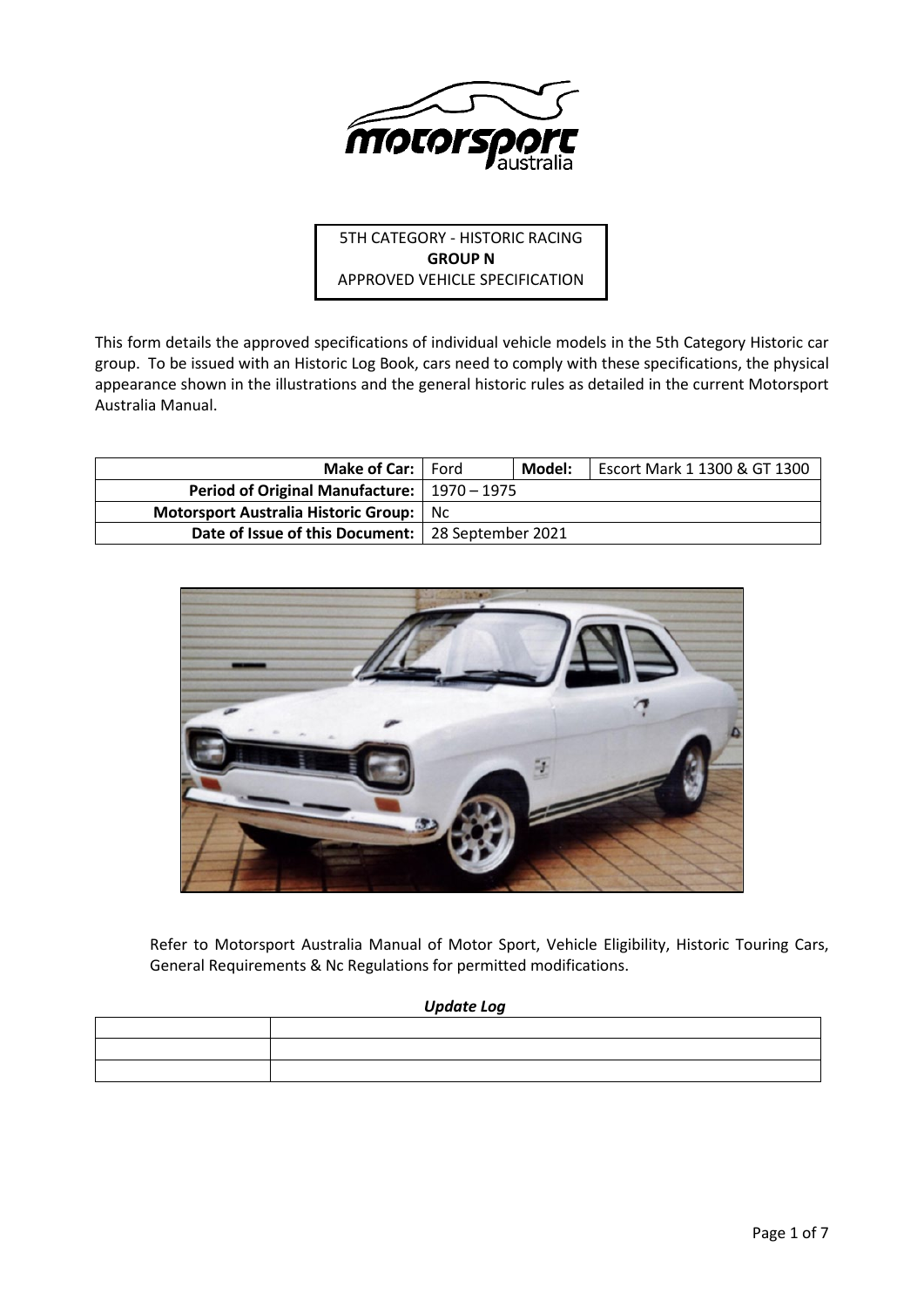# *SECTION 1 - CHASSIS*

| <b>CHASSIS</b>                              |                                    |  |                                           |                                                               |           |
|---------------------------------------------|------------------------------------|--|-------------------------------------------|---------------------------------------------------------------|-----------|
| <b>Description:</b>                         | Uni body, two or four door sedan   |  |                                           |                                                               |           |
|                                             | GT1300 are two door only           |  |                                           |                                                               |           |
| <b>Period of Manufacture:</b>               | 1970-1975                          |  |                                           |                                                               |           |
| <b>Manufacturer:</b>                        | <b>Ford Australia</b>              |  |                                           |                                                               |           |
| <b>Chassis Number From:</b>                 |                                    |  | Typical prefix CK40xxxxxxx or CK44xxxxxxx |                                                               |           |
| <b>Chassis Number location:</b>             | Top of RH suspension tower         |  |                                           |                                                               |           |
| <b>Material:</b>                            | Steel                              |  |                                           |                                                               |           |
| <b>Comments</b>                             | None                               |  |                                           |                                                               |           |
| <b>FRONT SUSPENSION</b>                     |                                    |  |                                           |                                                               |           |
| <b>Description:</b>                         |                                    |  |                                           | Independent - by MacPherson Strut with lower arm and sway bar |           |
| <b>Spring Medium:</b>                       | Coil                               |  |                                           |                                                               |           |
| <b>Damper Type:</b>                         |                                    |  | Telescopic incorporated in strut          | Adjustable:                                                   | No        |
| Anti-sway bar:                              | Yes                                |  |                                           | Adjustable:                                                   | No        |
| <b>Suspension adjustable:</b>               | Yes                                |  | Method:                                   | Toe                                                           |           |
| <b>Comments:</b>                            | Refer to Appendix A.               |  |                                           |                                                               |           |
| <b>REAR SUSPENSION</b>                      |                                    |  |                                           |                                                               |           |
| <b>Description:</b>                         | Live rear axle with trailing links |  |                                           |                                                               |           |
| <b>Spring Medium:</b>                       | Semi elliptic leaf                 |  |                                           |                                                               |           |
| <b>Damper Type:</b>                         | Telescopic                         |  |                                           | Adjustable:                                                   | <b>No</b> |
| Anti-sway bar:                              | No                                 |  |                                           | Adjustable:                                                   | N/A       |
| <b>Suspension adjustable:</b>               | No                                 |  | Method:                                   | N/A                                                           |           |
| <b>Comments:</b>                            | Refer to Appendix A.               |  |                                           |                                                               |           |
| <b>STEERING</b>                             |                                    |  |                                           |                                                               |           |
| Type:                                       | Rack and pinion                    |  |                                           | Make:<br>Ford                                                 |           |
| <b>Comments</b>                             | None                               |  |                                           |                                                               |           |
| <b>BRAKES</b>                               |                                    |  |                                           |                                                               |           |
|                                             |                                    |  | Front                                     |                                                               | Rear      |
| Type:                                       |                                    |  | Disc, solid                               | Drum                                                          |           |
| <b>Dimensions:</b>                          |                                    |  | 9.5 mm x 218 mm                           | 203 mm x 44.5 mm                                              |           |
| <b>Material of drum/disc:</b>               |                                    |  | Cast iron                                 | Cast iron                                                     |           |
| No. cylinders/pots per wheel:<br>Two<br>One |                                    |  |                                           |                                                               |           |
| <b>Actuation:</b>                           |                                    |  | Hydraulic<br>Hydraulic                    |                                                               |           |
| <b>Caliper make:</b>                        | Girling                            |  |                                           |                                                               |           |
| Single Cylinder<br><b>Caliper type:</b>     |                                    |  |                                           |                                                               |           |
| <b>Material:</b>                            | Cast iron                          |  |                                           |                                                               |           |
| <b>Master cylinder make:</b>                | Girling                            |  |                                           |                                                               |           |
| Type:                                       | Tandem                             |  |                                           |                                                               |           |
| <b>Adjustable bias:</b>                     | None                               |  |                                           |                                                               |           |
| <b>Servo Fitted:</b>                        | Yes                                |  |                                           |                                                               |           |
| <b>Comments:</b>                            | None                               |  |                                           |                                                               |           |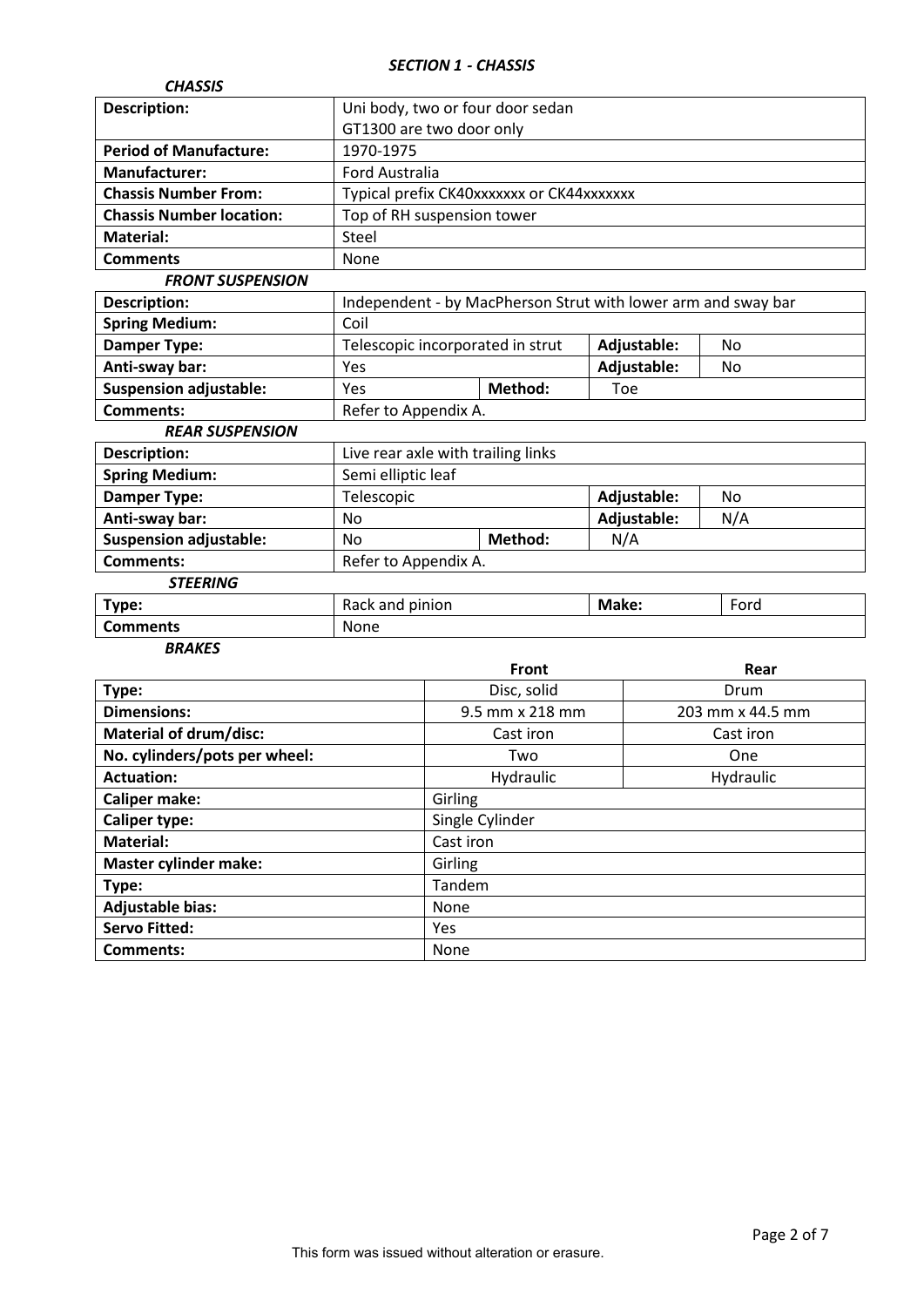## *SECTION 2 - ENGINE*

| <b>ENGINE</b>                   |                            |                         |           |
|---------------------------------|----------------------------|-------------------------|-----------|
| Make:                           | Ford                       |                         |           |
| Model:                          | "Kent" crossflow           |                         |           |
| No. cylinders:                  | Four                       | <b>Configuration:</b>   | In-line   |
| <b>Cylinder Block-material:</b> | Cast iron                  | <b>Two/Four Stroke:</b> | Four      |
| <b>Bore - Original:</b>         | 81.001 mm                  | <b>Max allowed:</b>     | 82.501 mm |
| Stroke - original:              | 62.992 mm                  | Max allowed:            | 62.992 mm |
| Capacity - original:            | 1298 cc                    | Max allowed:            | 1347 cc   |
| <b>Identifying marks:</b>       | 681F-6015BA or 711M-6015AA |                         |           |
| <b>Cooling method:</b>          | Liquid                     |                         |           |
| <b>Comments:</b>                | None                       |                         |           |
| <b>CYLINDER HEAD</b>            |                            |                         |           |

| Make:                      | Ford                                                                                                                                                                                                                               |                           |              |          |            |
|----------------------------|------------------------------------------------------------------------------------------------------------------------------------------------------------------------------------------------------------------------------------|---------------------------|--------------|----------|------------|
| No. of valves/cylinder:    | Two                                                                                                                                                                                                                                | Inlet:                    | One          | Exhaust: | <b>One</b> |
| No. of ports total:        | Eight                                                                                                                                                                                                                              | Inlet:                    | Four         | Exhaust: | Four       |
| <b>No. of camshafts:</b>   | <b>One</b>                                                                                                                                                                                                                         | Location:                 | <b>Block</b> | Drive:   | Chain      |
| Valve actuation:           |                                                                                                                                                                                                                                    | <b>Pushrod and Rocker</b> |              |          |            |
| Spark plugs/cylinder:      | One                                                                                                                                                                                                                                |                           |              |          |            |
| <b>Identifying marks:</b>  | 1300                                                                                                                                                                                                                               |                           | 2733E 6090A  |          |            |
|                            | 1300GT                                                                                                                                                                                                                             |                           | 2737E 6090A  |          |            |
| Comments:                  | Note that the 2737E 6090A head, unlike other "Kent" heads which are<br>completely flat, has small combustion chambers and the valves are some<br>2.5 mm shorter. The GT pistons do not have valve reliefs in the annular<br>crown. |                           |              |          |            |
| <i><b>I HRDICATION</b></i> |                                                                                                                                                                                                                                    |                           |              |          |            |

| LUDRICA HUN                       |                                           |                              |       |  |  |
|-----------------------------------|-------------------------------------------|------------------------------|-------|--|--|
| Method:                           | Wet sump                                  | <b>Oil tank location:</b>    | N/A   |  |  |
| Dry sump pump type:               | N/A                                       | Location:                    | N/A   |  |  |
| Oil cooler standard:              | No.                                       | Location:                    | N/A   |  |  |
| <b>Comments:</b>                  | None                                      |                              |       |  |  |
| <b>IGNITION SYSTEM</b>            |                                           |                              |       |  |  |
| Type:                             |                                           | Points, coil and distributor |       |  |  |
| Make:                             | Lucas/Autolite                            |                              |       |  |  |
| <b>Comments</b>                   | Breakerless electronic ignition permitted |                              |       |  |  |
| <b>FUEL SYSTEM</b>                |                                           |                              |       |  |  |
| <b>Carburettor Make - 1300:</b>   | Ford                                      | Model:                       | C7AH  |  |  |
| <b>Carburettor Number - 1300:</b> | One                                       |                              |       |  |  |
| Size:                             | $25 \, \text{mm}$                         |                              |       |  |  |
| Carburettor Make - GT1300:        | Weber                                     | Model:                       | 32DFE |  |  |
| Carburettor Number - GT1300:      | One                                       |                              |       |  |  |
| Size:                             | 23/25 mm                                  |                              |       |  |  |
| <b>Fuel injection Make:</b>       | N/A                                       | Type:                        | N/A   |  |  |
| Supercharged:                     | No                                        | Type:                        | N/A   |  |  |
| <b>Comments:</b>                  | None                                      |                              |       |  |  |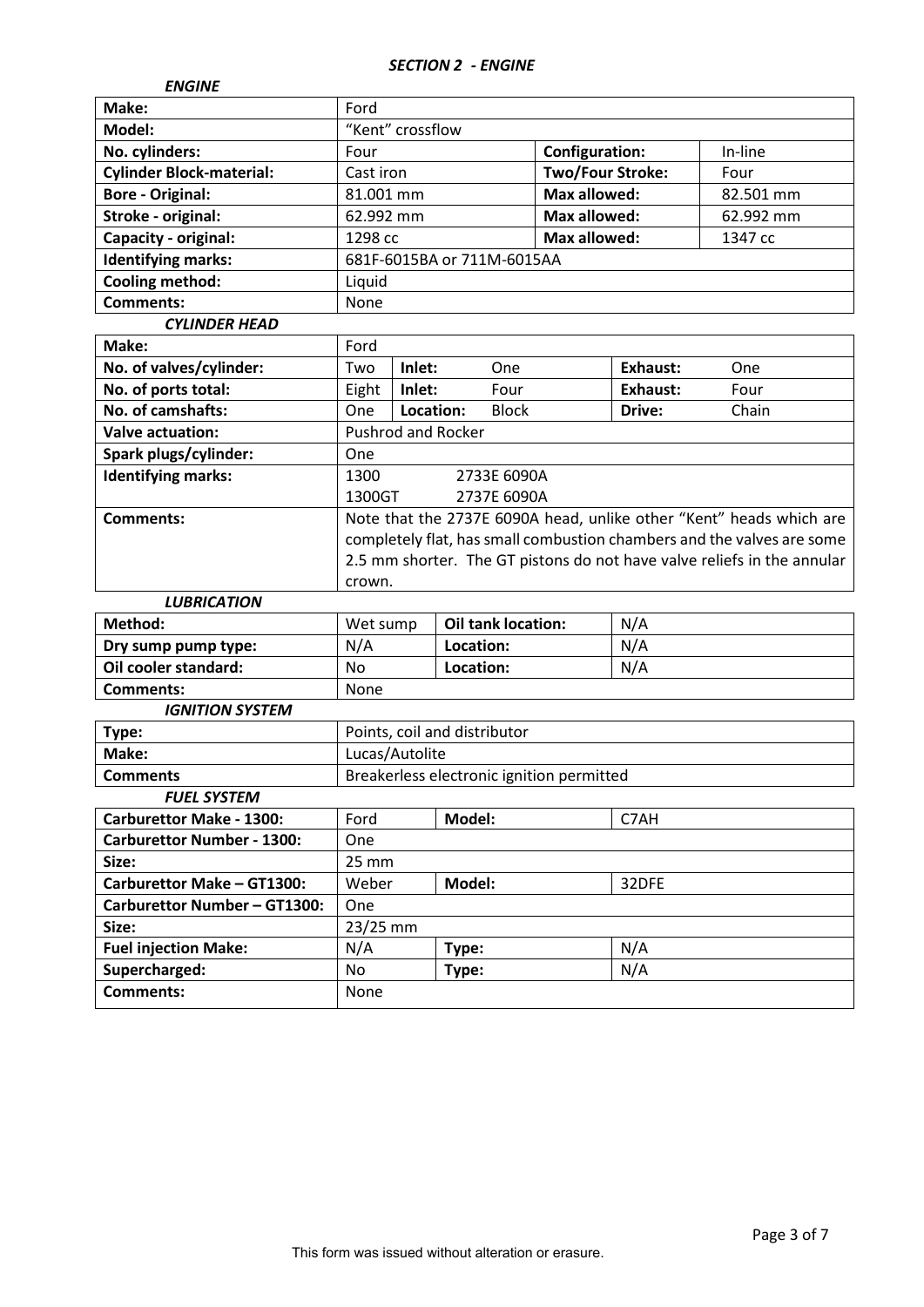## *SECTION 3 - TRANSMISSION*

| <b>CLUTCH</b>                        |                                                                     |            |                             |                      |  |
|--------------------------------------|---------------------------------------------------------------------|------------|-----------------------------|----------------------|--|
| Make:                                | Ford                                                                |            |                             |                      |  |
| Type:                                | Diaphragm                                                           |            |                             |                      |  |
| Diameter:                            | 190 mm                                                              |            |                             |                      |  |
| No. of Plates:                       | One                                                                 |            |                             |                      |  |
| <b>Actuation:</b>                    | Hydraulic                                                           |            |                             |                      |  |
| <b>Comments:</b>                     | None                                                                |            |                             |                      |  |
| <b>TRANSMISSION</b>                  |                                                                     |            |                             |                      |  |
| Type:                                | Synchromesh                                                         |            |                             |                      |  |
| Make:                                | Ford - Type 2 Single Rail                                           |            |                             |                      |  |
| <b>Gearbox location:</b>             | Behind engine                                                       |            |                             |                      |  |
| No. forward speeds:                  | Four                                                                |            |                             |                      |  |
| <b>Gearchange type and location:</b> | Remote change in extension housing                                  |            |                             |                      |  |
| Case material:                       | Cast iron with separate cast iron bell housing                      |            |                             |                      |  |
| <b>Identifying marks:</b>            | N/A                                                                 |            |                             |                      |  |
| Comments:                            | The following gearboxes may be used upon application:               |            |                             |                      |  |
|                                      | Ford - Type 3 Single Rail                                           |            |                             |                      |  |
|                                      | Ford - Type E Single Rail                                           |            |                             |                      |  |
|                                      | Refer to Appendix A.                                                |            |                             |                      |  |
| <b>FINAL DRIVE</b>                   |                                                                     |            |                             |                      |  |
| Make:                                | Ford                                                                | Model:     |                             | 'English 'Banjo type |  |
| Type:                                | Live rear axle                                                      |            |                             |                      |  |
| <b>Ratios:</b>                       | Various                                                             |            |                             |                      |  |
| <b>Differential type:</b>            | Free; torque biasing (LSD) permitted.                               |            |                             |                      |  |
| <b>Comments:</b>                     | Some post-1972 cars were fitted with Borg Warner Australia integral |            |                             |                      |  |
|                                      | carrier rear axles. These are not Nc acceptable.                    |            |                             |                      |  |
| <b>TRANSMISSION SHAFTS (EXPOSED)</b> |                                                                     |            |                             |                      |  |
| Number:                              | One.                                                                |            |                             |                      |  |
|                                      | One & two piece (with centre bearing) fitted.                       |            |                             |                      |  |
| Location:                            | Gearbox to final drive                                              |            |                             |                      |  |
| <b>Description:</b>                  | Tubular and Open tail shaft with twin uni joints.                   |            |                             |                      |  |
| Comments:                            | One                                                                 |            |                             |                      |  |
| <b>WHEELS &amp; TYRES</b>            |                                                                     |            |                             |                      |  |
| <b>Wheel type - Original:</b>        | Pressed disc                                                        |            | <b>Material - Original:</b> | Steel                |  |
| Wheel type - Allowed:                | <b>Steel</b>                                                        |            | <b>Material - Allowed:</b>  | Steel                |  |
|                                      | Alloy (period style)                                                |            |                             | Alloy                |  |
| <b>Fixture method:</b>               | Studs and nuts                                                      | No. studs: |                             | Four                 |  |
| Wheel dia. & rim width               | <b>FRONT</b><br><b>REAR</b>                                         |            |                             |                      |  |
| Original:                            | 4.5" x 12"<br>4.5" x 12"                                            |            |                             |                      |  |
| <b>Allowed</b>                       | $6'' \times 12''$<br>$6''$ x $12''$                                 |            |                             |                      |  |
|                                      | $6''\times13''$<br>6" x 13"                                         |            |                             |                      |  |
| <b>Tyre Section:</b>                 |                                                                     |            |                             |                      |  |
| Allowed:                             | Refer approved tyre list.                                           |            |                             |                      |  |
| <b>Aspect ratio - minimum:</b>       | 60% minimum aspect ratio.                                           |            |                             |                      |  |
| <b>Comments:</b>                     | None                                                                |            |                             |                      |  |

-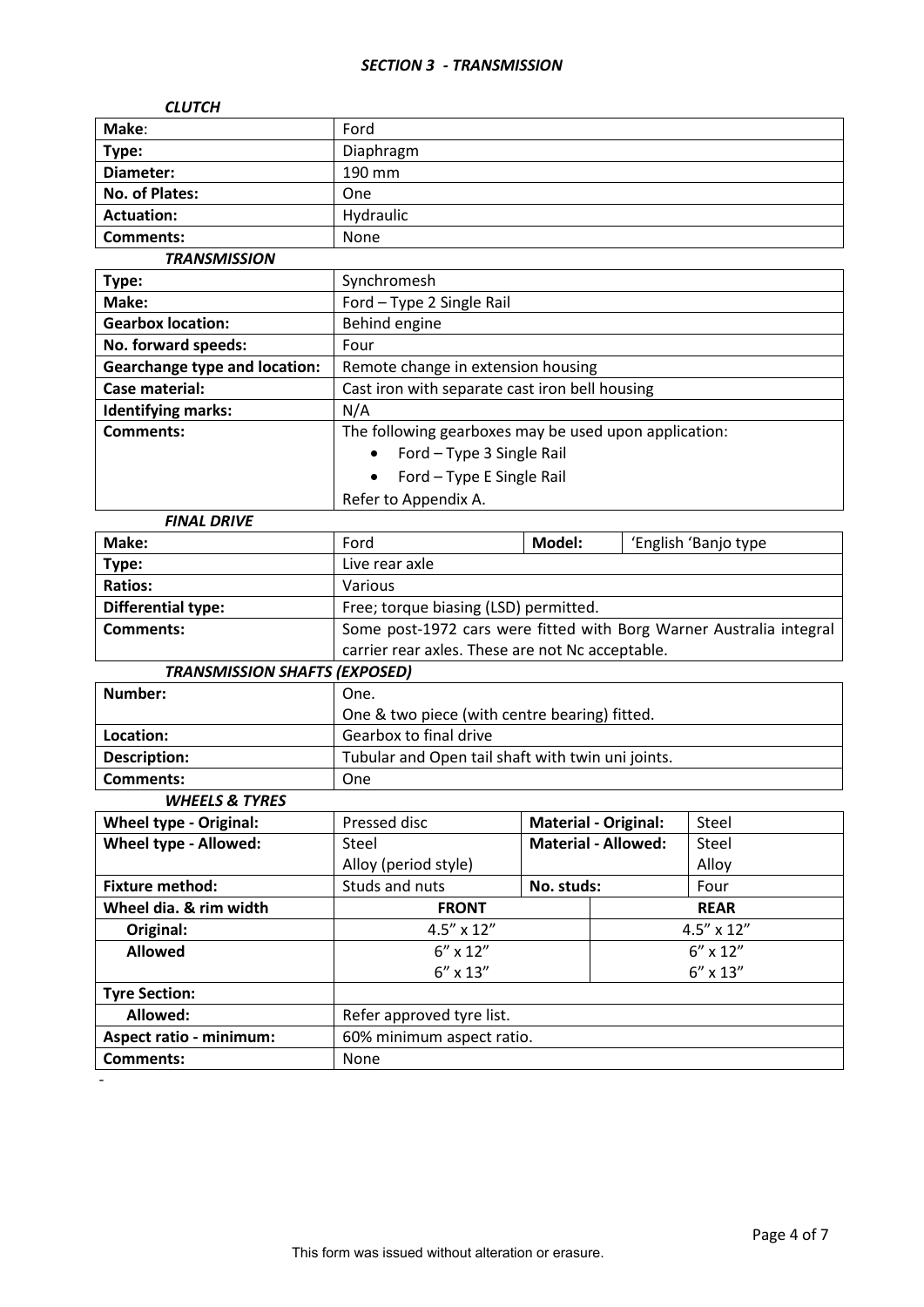# *SECTION 4 GENERAL*

| <b>FUEL SYSTEM</b>                 |                            |                           |             |  |  |  |
|------------------------------------|----------------------------|---------------------------|-------------|--|--|--|
| <b>Tank Location:</b>              | RH side of boot            | Capacity:                 | 40 litres   |  |  |  |
| Fuel pump, type:                   | Mechanical<br>engine<br>on | Make:                     | Ford        |  |  |  |
|                                    | block                      |                           |             |  |  |  |
| Comments:                          | None                       |                           |             |  |  |  |
| <b>ELECTRICAL SYSTEM</b>           |                            |                           |             |  |  |  |
| Voltage:                           | 12                         | <b>Alternator fitted:</b> | Alternator  |  |  |  |
| <b>Battery Location:</b>           | Engine bay                 |                           |             |  |  |  |
| <b>Comments:</b>                   | None                       |                           |             |  |  |  |
| <b>BODYWORK</b>                    |                            |                           |             |  |  |  |
| Type:                              | Closed touring             | <b>Material:</b>          | Steel       |  |  |  |
| No. of seats:                      | Four                       | No. doors:                | Two or four |  |  |  |
| <b>Comments:</b>                   | None                       |                           |             |  |  |  |
| <b>DIMENSIONS</b>                  |                            |                           |             |  |  |  |
| <b>Track - Front:</b>              | 1260 mm                    | Rear:                     | 1280 mm     |  |  |  |
| Wheelbase:                         | 2400 mm                    | <b>Overall length:</b>    | 3980 mm     |  |  |  |
| Dry weight:                        | 825 kg                     |                           |             |  |  |  |
| <b>Comments:</b>                   | None                       |                           |             |  |  |  |
| <b>SAFETY EQUIPMENT</b>            |                            |                           |             |  |  |  |
| Refer applicable Group Regulations |                            |                           |             |  |  |  |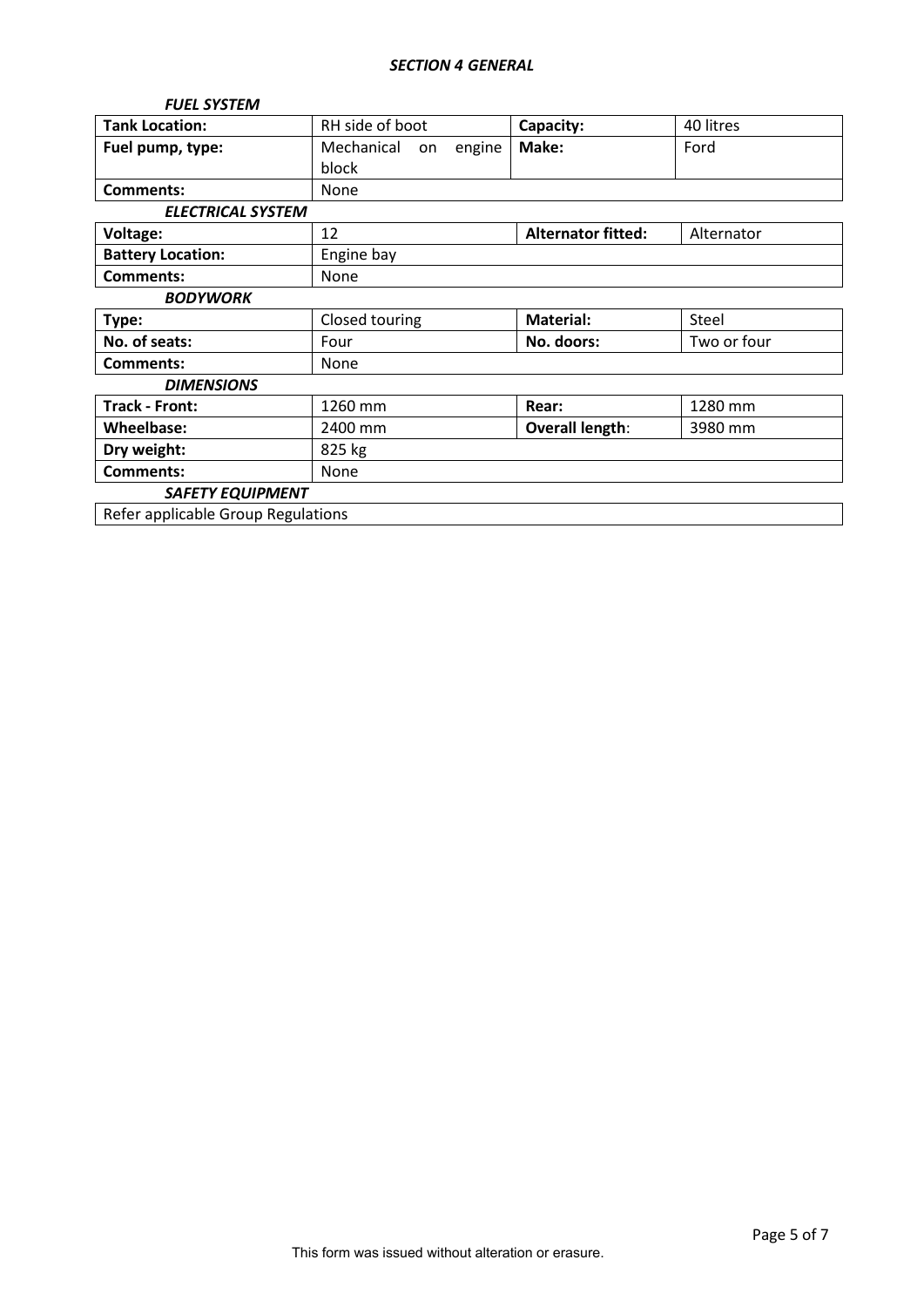## *Appendix A*

# *Suspension*

#### *Front*

Adjustable strut top mounts and dampers permitted. Spring platform location may be changed; adjustable spring platforms are permitted. Spring height adjustment permitted.

# *Rear*

Additional lateral and longitudinal linkages permitted; adjustable dampers permitted. Rear damper original upper mountings must be used; 'turret' style upper mountings (where modification to body floor pan is necessary) are NOT permitted.

Spring height adjustment permitted.

## **Gearboxes**

**Type 2 Single Rail**



### **Features:**

- Single rail
- Reverse is next to first gear (LHS)



- One-piece bell housing and main case
- Case is cast iron, tail housing is alloy
- Starter motor is on the driver's side
- 7/8" x 20 spline input shaft

The following gearboxes may be used upon application for component substitution, log book endorsed.

### **Type 3 Single Rail**